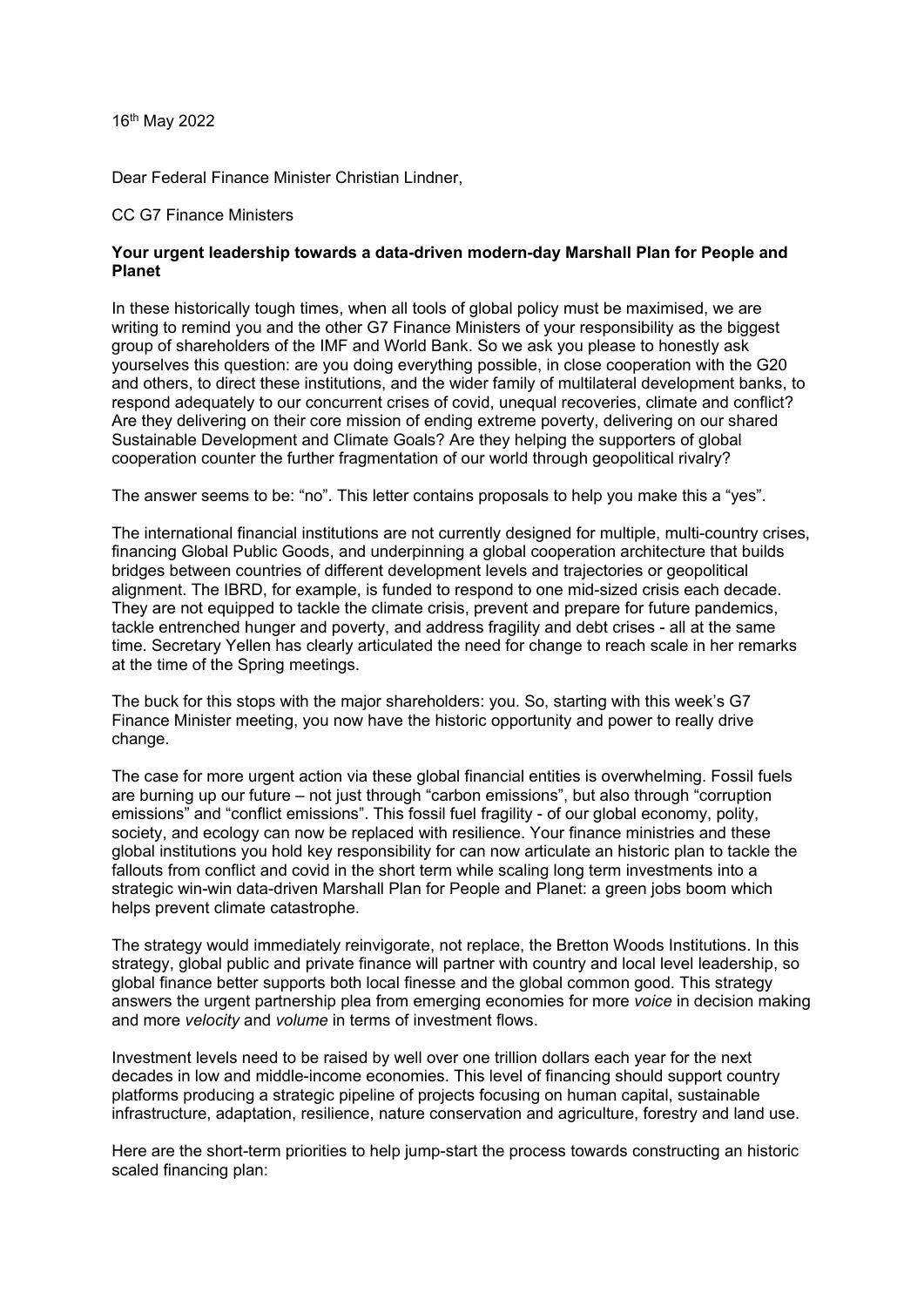**Immediately meet your goals of reallocating 100b of your SDRs** (or fiscal equivalents) as promised, then exceed this. These SDRs must support African and other emerging countries with mechanisms that stabilize the balance of payments and reduce borrowing costs for essential sustainable investments. This will require ensuring the Resilience and Sustainability Trust is actually usable by developing economies and/or using SDRs outside the confines of the IMF.

- **Reduce and restructure debts** of countries who are committed to an ambitious green transition through a radically improved Debt Common Framework, with debt standstill or emergency liquidity upon application, and tackling the structural issues - such as lack of transparency, clear timelines, and borrower capacity - to improve debt resolution mechanisms.

- **Increase the quality and quantity of aid and concessional finance**. No humane or self-interested high-income country should be cutting aid at this time and every international financial institution should be stretched creatively– testing the limits of capital adequacy, affirming callable capital counts, allowing alternative capital funding and non-voting shares (so philanthropies and ESG funds can play their part), and ensuring nothing is wasted on " $20<sup>th</sup>$ century practises."

Beyond the short term we urge you to launch an empowered political process to re-invigorate these institutions and deliver on a strategic global financing plan. Key goals are:

- **Stronger national coordination** between strengthened national level platforms for change and global sources of public and private finance. At the national level country-owned platforms must be strengthened to produce strategic pipelines of sustainable infrastructure and human capital projects. These must be connected to clear and independently verifiable SDG & climate Key Performance Indicators.

**Stronger global coordination** The G7's new partnership to ""build back better for the world" & emerging "carbon clubs", the G20's "Recover Stronger" plan & Compact with Africa, the Glasgow Financial Alliance for Net Zero, the EU's Global Gateway and a "greener" evolution of China's Global Development Initiative must all be better aligned to support this growing pipeline of strategic projects. For this to happen G7 initiatives like the "carbon clubs" need to be designed from the very beginning in an inclusive way that give countries beyond the G7 a relevant say.

- **Ambitious leveraging of public capital to mobilize all other forms of capital**, including through tried-and-true mechanisms such as substantial but conditional capital increases to MDBs that are fully aligned with the SDGs and Paris Agendas. Publicly discussing, then regularly sharing, the methodologies by which Credit Rating Agencies review the credit ratings of the MDBs would also help reduce inefficiency in leveraging the MDBs capital. The G7 and other shareholders should work towards a *doubling* of capital for entities like the World Bank if the above steps are taken - so that these more efficient financial entities can then go even further towards making all our futures safer, more sustainable and inclusive.

- **Strengthening universality and reciprocity in global cooperation**: massive scaling-up of the funds for global cooperation needs to go hand-in-hand with much more ambitious efforts to transform the G7's economies themselves in line with the SDGs and the climate goals in ways that are also conducive to emerging and low-income economies. To this end, the universality of the International Finance Institutions and the reciprocity of global cooperation need to be enhanced, holding also G7 countries accountable on their domestic policies and furthering mutually transformative cooperation. The global common good cannot be furthered by a "20th century approach" by which only one part of the world has the problems and the other the solutions.

Taken together these steps can help lead and leverage the additional trillion dollars a year required. This will amount to a new financing framework, a grand bargain between historic emitters and low-income low emitters, who must also step up their own resource mobilisation, investment and accountable delivery efforts. Such a strategy would more equitably balance: the